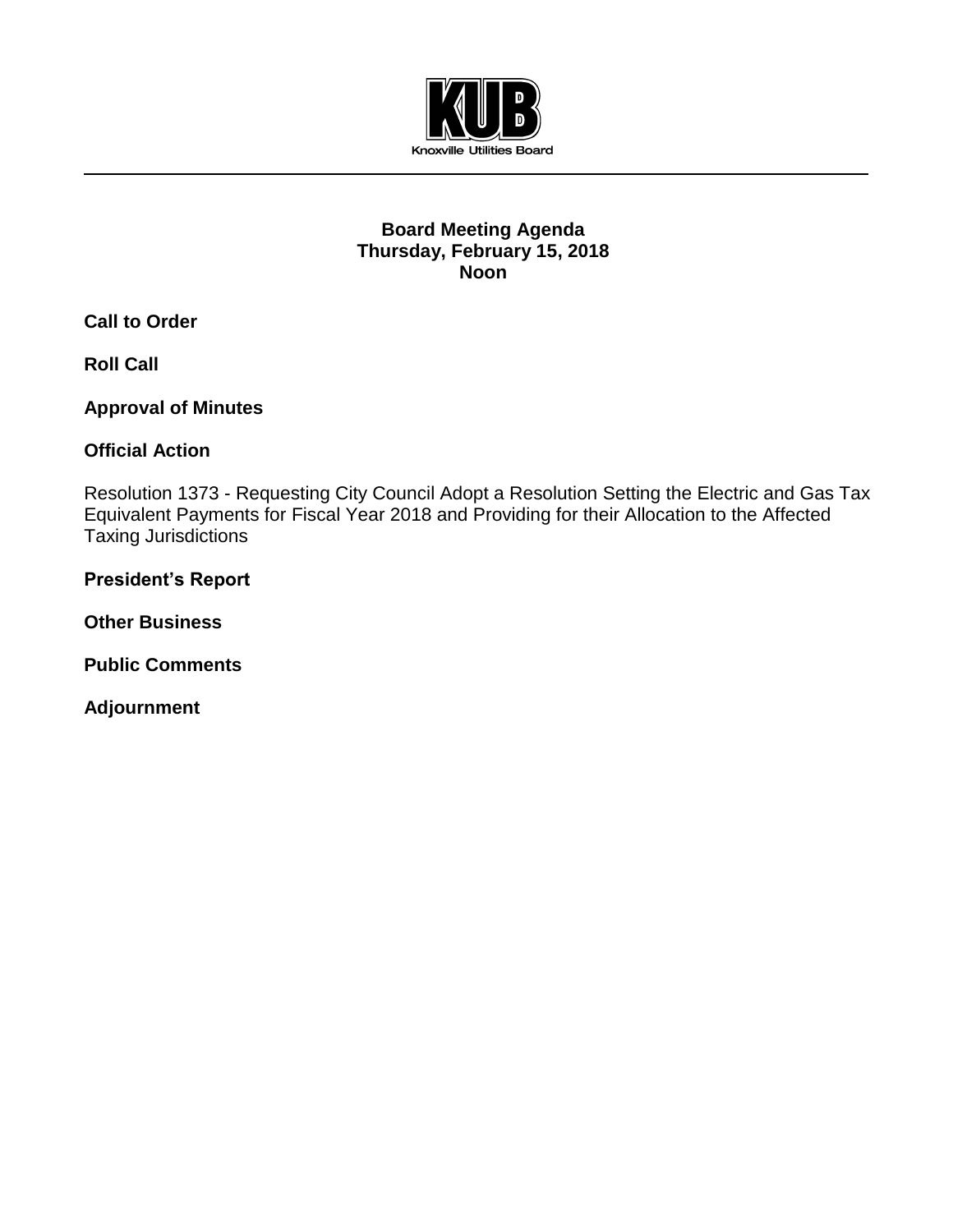

February 9, 2018

Knoxville Utilities Board 445 S. Gay Street Knoxville, Tennessee 37902-1109

Commissioners:

State law requires City Council, as the municipality's governing body, to pass a resolution setting the in lieu of tax payments (tax equivalents) for KUB's electric and gas systems each fiscal year and providing for their distribution to the appropriate taxing jurisdictions.

Tax equivalents for the electric system for fiscal year 2018 are \$15,542,951. Tax equivalents for the gas system for fiscal year 2018 are \$6,859,312. Both electric and gas tax equivalent payments are the maximum amounts provided for under state law. Electric and gas tax equivalent payments will be made to the respective taxing jurisdictions on the last business day of June. An overview of all tax equivalent payments for fiscal year 2018 is attached for your information.

I recommend adoption of Resolution 1373, requesting the City Council of Knoxville to set the in lieu of tax payments for KUB's electric and gas systems and to establish the allocation of payments to the various taxing jurisdictions for the fiscal year ending June 30, 2018.

Respectfully submitted,

Nintha Roach

Mintha E. Roach President and CEO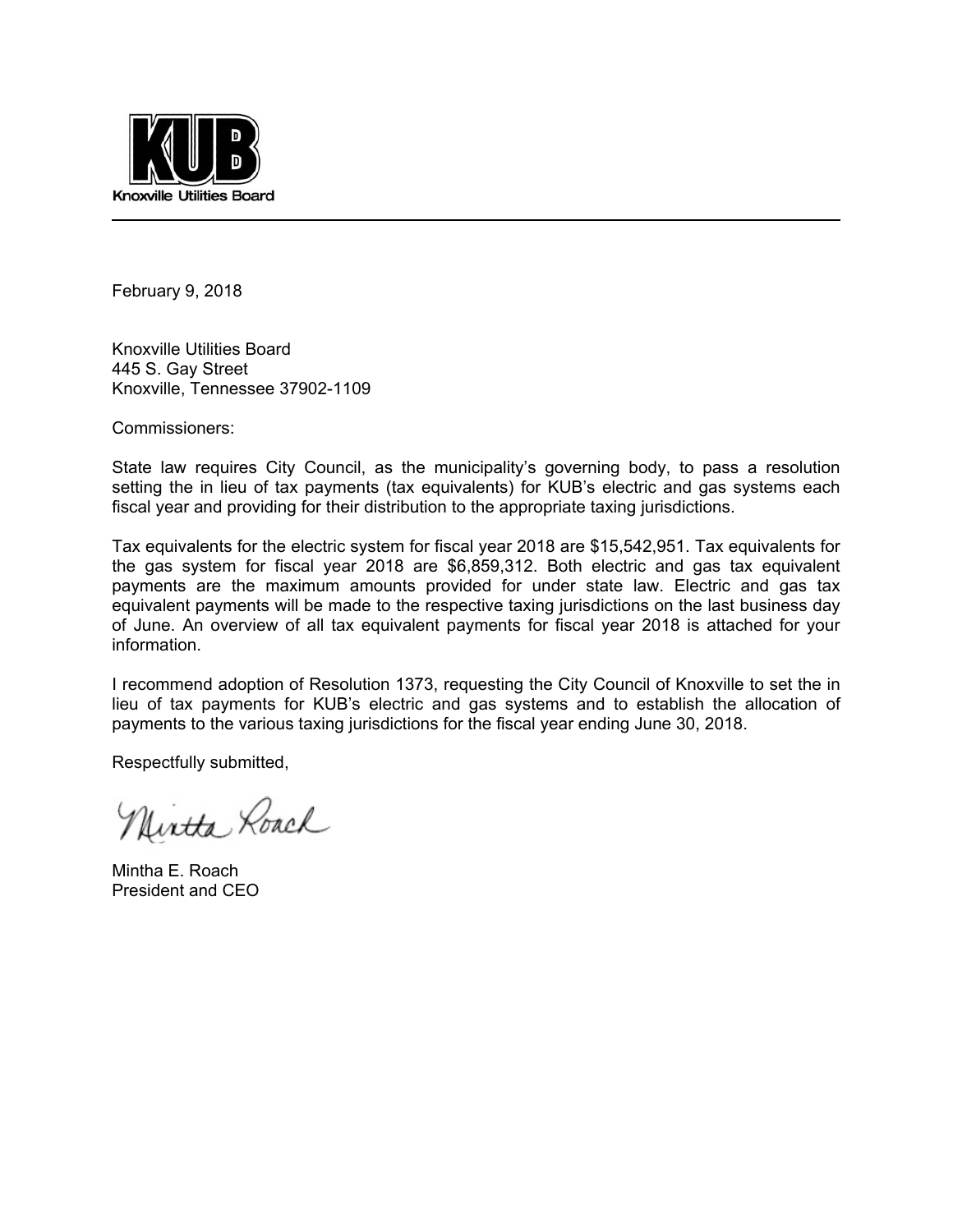## **Summary of FY 2018 Tax Equivalent Payments**

KUB is required under state law and the City Charter to make in lieu of tax payments (tax equivalents) to the taxing jurisdictions in which its utility systems are located. State law sets forth the basis for electric and gas system tax equivalents, while the City Charter addresses tax equivalents for the water and wastewater systems.

Under state law, the City Council of Knoxville is required to pass a resolution setting the annual tax equivalent amounts for the electric and gas systems, and the allocation of such payments to the respective taxing jurisdictions (i.e. City of Knoxville, Knox County, etc.). The basis for the allocation of payments is also set forth in state law. Since state law is silent on water and wastewater tax equivalents, the KUB Board sets these amounts in a manner prescribed by the City Charter. Water and wastewater payments are made to the City of Knoxville.

Total tax equivalents for FY 2018 are \$29,925,260, representing an increase of \$797,299 or 2.7 percent over last fiscal year, as set forth below.

|                            |    | FY 2018      |      | FY 2017        |    | <b>Increase</b> | % Increase |
|----------------------------|----|--------------|------|----------------|----|-----------------|------------|
| <b>Electric Division</b>   |    | \$15,542,951 | \$   | 14,828,556 \$  |    | 714,395         | 4.82%      |
| <b>Gas Division</b>        |    | 6,859,312 \$ |      | $6.987.365$ \$ |    | (128, 053)      | $(1.83)\%$ |
| <b>Water Division</b>      |    | 3,304,740    | - \$ | $3,294,652$ \$ |    | 10,088          | 0.31%      |
| <b>Wastewater Division</b> |    | 4,218,257    | S    | 4.017.388      |    | 200,869         | 5.00%      |
|                            | S. | 29,925,260   | \$   | 29,127,961     | -S | 797,299         | 2.74%      |

The increase in tax equivalent payments over last fiscal year is the result of a net increase in utility system assets, reflecting KUB's Century II infrastructure programs. The decrease in gas system tax equivalents and modest increase in water system payments reflects the downward adjustment in property tax rates, which occurs every four years when property values are reappraised.

Total payments to the City of Knoxville for FY 2018 will be \$19,144,877. Total payments to Knox County will be \$9,888,055. Total payments to other taxing jurisdictions will be \$892,328.

Water and wastewater payments will be paid to the City on February 28, 2018. Electric and gas payments will be paid to the respective taxing jurisdictions on June 29, 2018.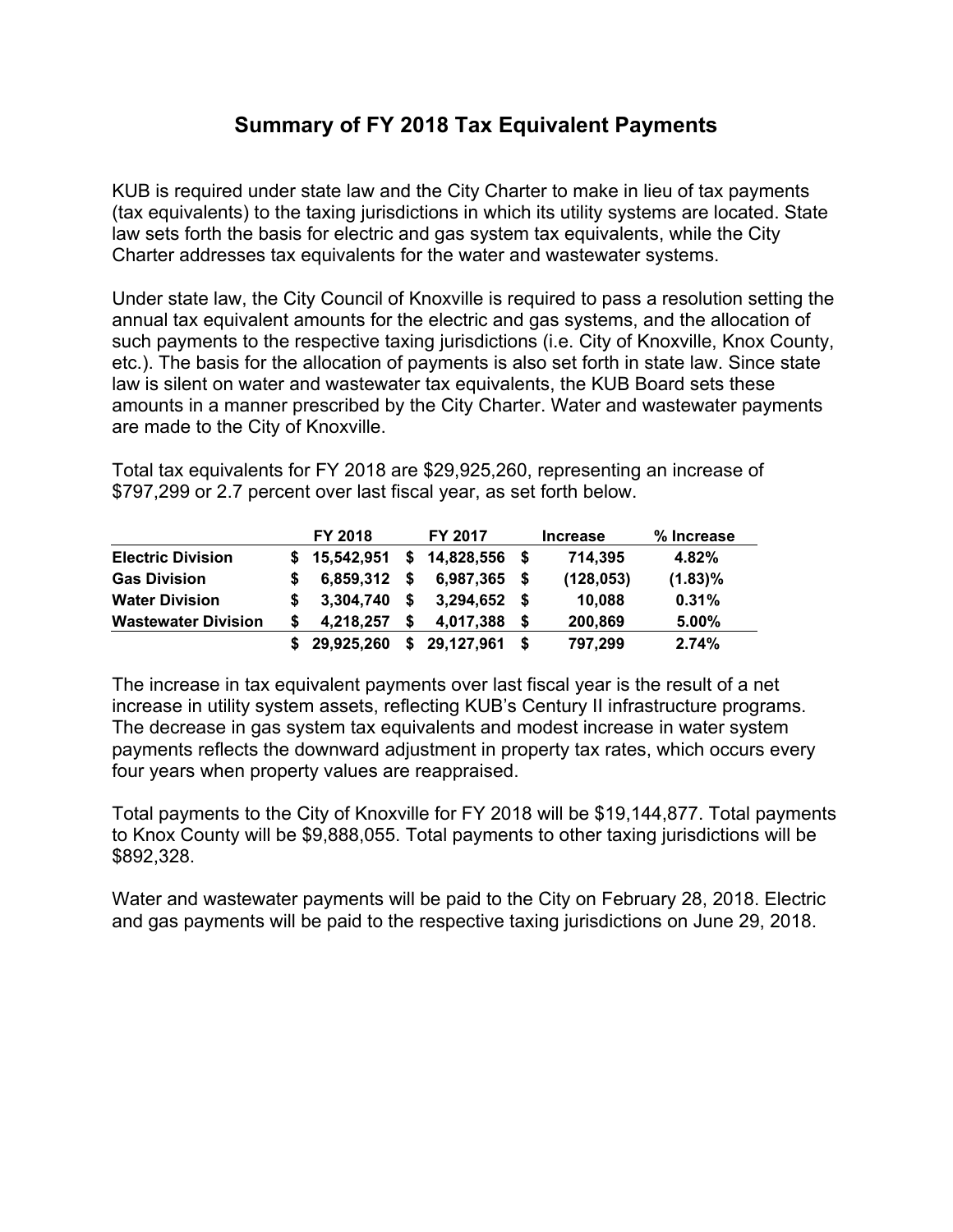## **RESOLUTION NO. 1373**

#### **A Resolution Requesting the City Council of the City of Knoxville to Pass a Resolution Setting the Tax Equivalent Payments for the Electric and Gas Systems for the Fiscal Year Beginning July 1, 2017 and Providing for the Allocation and Distribution of Such Payments to the Affected Taxing Jurisdictions**

**Whereas,** in accordance with Section 1101 of the Charter of the City of Knoxville, the purchase, sale, and distribution of electric and gas services by the City of Knoxville are under the jurisdiction, control, and management of the Knoxville Utilities Board ("KUB"); and

**Whereas,** the state of Tennessee adopted electric and gas tax equivalent statutes in 1987 (TCA Sections 7-52-301 et seq. and Sections 7-39-401 et seq.) in order to gain uniformity with respect to payments in lieu of taxes on the property and operations of all electric and gas systems owned and operated by incorporated cities or towns, by counties, and by metropolitan governments in the state of Tennessee; and

**Whereas,** the statutes provide that every municipality may cause an amount to be paid from its electric and/or gas system revenues for tax equivalents which, in the judgment of the municipality's governing body (i.e. City Council of Knoxville), after consultation with the supervisory body (i.e. KUB), represents the fair share cost of government to be borne by the electric system and/or gas system; and

**Whereas,** the statutes include formulas which establish the maximum annual tax equivalent payment for electric and gas systems; and

**Whereas,** the statutes provide the basis for the allocation and distribution of tax equivalent payments to the various taxing jurisdictions, except to the extent any such payments were allocated and distributed under established arrangements in existence immediately prior to the adoption of the statutes; and

 **Whereas,** KUB had an established arrangement for the allocation and distribution of electric and gas system tax equivalent payments, as defined by the statutes, in existence immediately prior to the adoption of said statutes; and

**Whereas,** KUB has prepared a proposed resolution for passage by the City Council of Knoxville, a copy of which resolution is attached hereto and made a part hereof (hereinafter referred to as the "Proposed Resolution").

**Now, Therefore, Be It Hereby Resolved by the Board of Commissioners of the Knoxville Utilities Board:**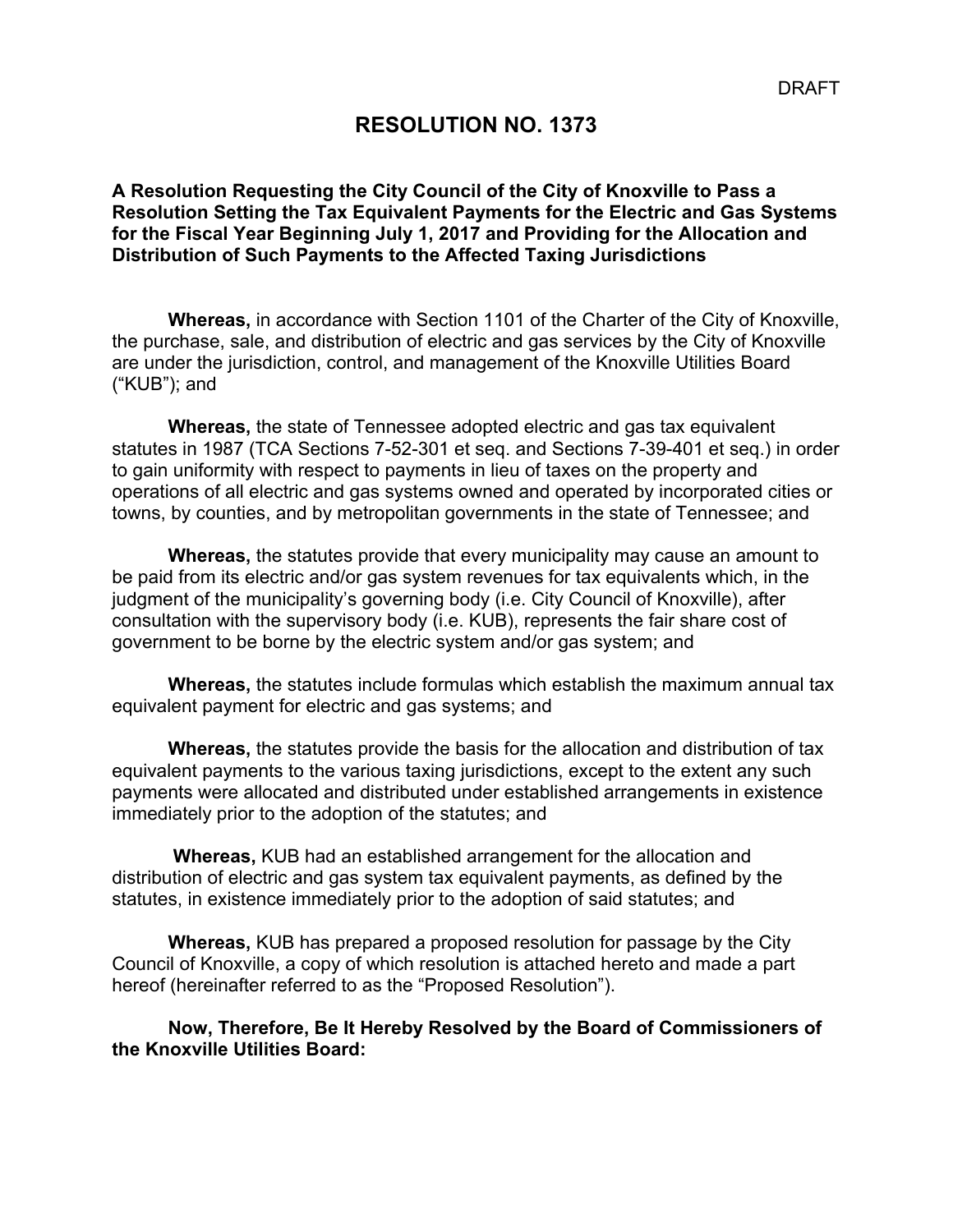**Section 1.** That the KUB Board of Commissioners (the "Board"), after due consideration, finds that it is in the best interest of KUB and the City of Knoxville to make electric and gas tax equivalent payments for the fiscal year beginning July 1, 2017, totaling \$15,542,951 for the electric system and \$6,859,312 for the gas system (hereinafter referred to as "Tax Equivalents"), with the aforesaid Tax Equivalents being the maximum amounts permitted by law.

**Section 2.** That this Board, after due consideration, finds that the following allocation and distribution of the aforesaid Tax Equivalents to the following taxing jurisdictions is required under the applicable statutes:

|                        | Electric<br><b>Tax Equivalents</b> | Gas<br><b>Tax Equivalents</b> | Total<br><b>Tax Equivalents</b> |
|------------------------|------------------------------------|-------------------------------|---------------------------------|
| City of Knoxville      | \$7,947,289                        | \$3,674,591                   | \$11,621,880                    |
| <b>Knox County</b>     | 6,707,728                          | 3,180,327                     | 9,888,055                       |
| <b>Union County</b>    | 350,536                            |                               | 350,536                         |
| <b>Sevier County</b>   | 343,139                            |                               | 343,139                         |
| <b>Grainger County</b> | 136,007                            |                               | 136,007                         |
| Jefferson County       | 37,929                             |                               | 37,929                          |
| <b>Blount County</b>   | 12,528                             |                               | 12,528                          |
| <b>Anderson County</b> | 7,795                              | 2,798                         | 10,593                          |
| <b>Loudon County</b>   |                                    | 1,596                         | 1,596                           |
| Total                  | \$15,542,951                       | \$6,859,312                   | \$22,402,263                    |

**Section 3.** That this Board hereby formally requests City Council to pass the Proposed Resolution, and this Board does hereby adopt, ratify, approve, consent and agree to each and every recital and provision contained in the Proposed Resolution.

**Section 4.** That this Board finds that the statutory obligation for consultation with the supervisory body (KUB) will be fulfilled by the delivery of this resolution to City Council.

 **Section 5.** That upon City Council's passage of the Proposed Resolution, the President and Chief Executive Officer, or the Chief Financial Officer, is hereby authorized and directed to distribute the Tax Equivalents to the respective taxing jurisdictions in accordance with the Proposed Resolution; provided, however, that the amount of such Tax Equivalents to be paid to any taxing jurisdiction specified in the Proposed Resolution shall be appropriately reduced by the aggregate amount of any qualified state, county, city and other local taxes or charges imposed for such fiscal year by or for the benefit of such taxing jurisdiction, said reduction being required by the statutes.

 **Section 6.** That the President and Chief Executive Officer is authorized to deliver copies of this Resolution to the Mayor and City Council as formal evidence of this Board's action in connection therewith.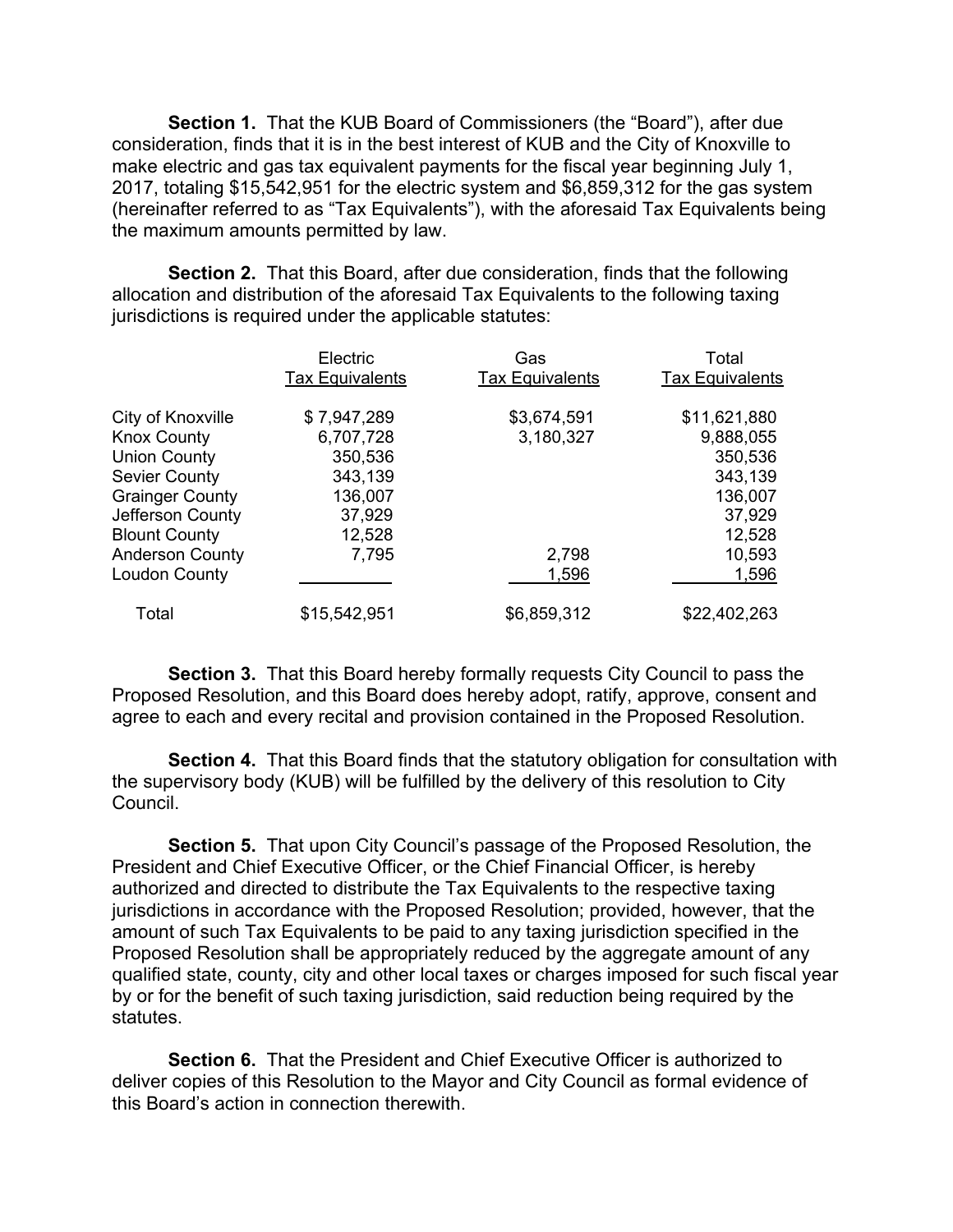**Section 7.** BE IT FURTHER RESOLVED that this Resolution shall take effect from and after its passage.

Celeste Herbert, Chair

 $\frac{1}{2}$  , and the set of the set of the set of the set of the set of the set of the set of the set of the set of the set of the set of the set of the set of the set of the set of the set of the set of the set of the set

Mark Walker, Board Secretary

 $\mathcal{L}=\mathcal{L}^{\mathcal{L}}$  , where  $\mathcal{L}^{\mathcal{L}}$  , we have the set of the set of the set of the set of the set of the set of the set of the set of the set of the set of the set of the set of the set of the set of the set of

APPROVED ON 1st & FINAL READING: EFFECTIVE DATE: MINUTE BOOK \_\_\_\_ PAGE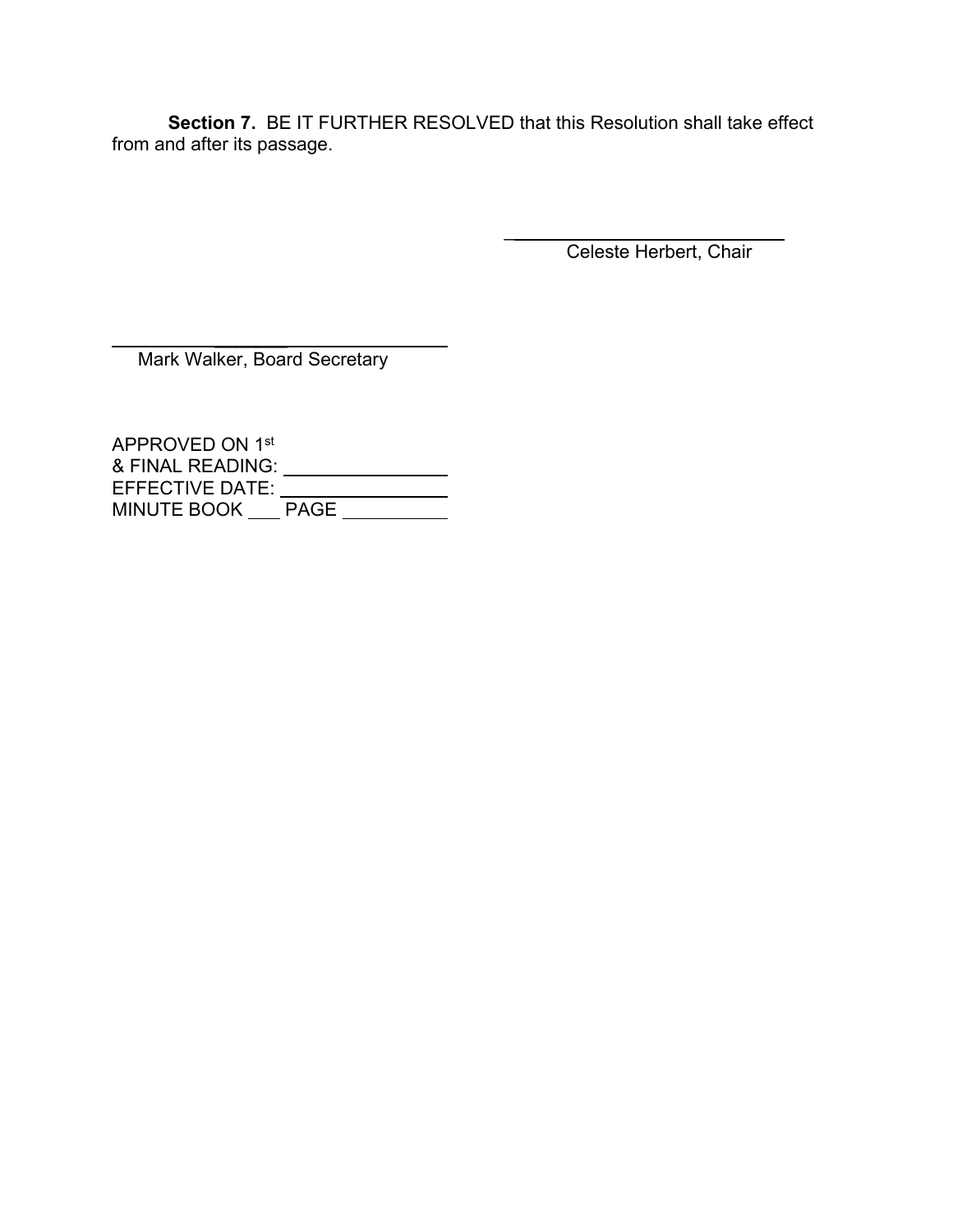#### **RESOLUTION**

#### **A Resolution of the Council of the City of Knoxville Setting the In Lieu of Tax Payments for the Electric and Gas Systems of the Knoxville Utilities Board for the Fiscal Year Beginning July 1, 2017 and Providing for the Allocation and Distribution of Such Payments to the Affected Taxing Jurisdictions**

**Whereas,** under the state of Tennessee electric and gas tax equivalent statutes (TCA Section 7-52-301 et seq. and Section 7-39-401 et seq.), the Council of the City of Knoxville, after consultation with the Knoxville Utilities Board (hereinafter referred to as "KUB"), may cause to be paid from KUB's Electric and Gas Divisions an amount for payments in lieu of taxes (hereinafter referred to as "Tax Equivalents") on KUB's electric and gas systems and operations which, in the judgment of City Council, shall represent the fair cost of government properly to be borne thereby; and

**Whereas,** the amount of Tax Equivalents that may be set by City Council is to be in lieu of all state, county, city and other local taxes or charges imposed on KUB's Electric and Gas Divisions for the fiscal year by the various taxing jurisdictions in which the properties of the electric and gas systems are situated, said amount being subject to a maximum limitation that may be paid for a fiscal year; and

**Whereas,** the Tax Equivalents are to be distributed to the respective taxing jurisdictions in accordance with a mandatory distribution formula or under established arrangements with taxing jurisdictions in effect immediately prior to the adoption of the statutes, both as provided for in the statutes; and

**Whereas,** KUB had established arrangements in place with taxing jurisdictions for the allocation and distribution of in lieu of tax payments on KUB's electric and gas systems immediately prior to the adoption of the statutes; and

**Whereas,** KUB, by its passage of Resolution No. 1373 on February 15, 2018, and the delivery of same to City Council, has requested City Council pass a resolution setting the Tax Equivalents for the fiscal year beginning July 1, 2017, and providing for the allocation and distribution of the Tax Equivalents to the affected taxing jurisdictions (hereinafter referred to as "Proposed Resolution"); and

**Whereas,** City Council, having consulted with KUB regarding the setting of the Tax Equivalents and the allocation and distribution thereof to the affected taxing jurisdictions, hereby finds that KUB's Proposed Resolution is in the best interests of the City of Knoxville and KUB.

#### **NOW THEREFORE BE IT HEREBY RESOLVED BY THE CITY COUNCIL OF THE CITY OF KNOXVILLE:**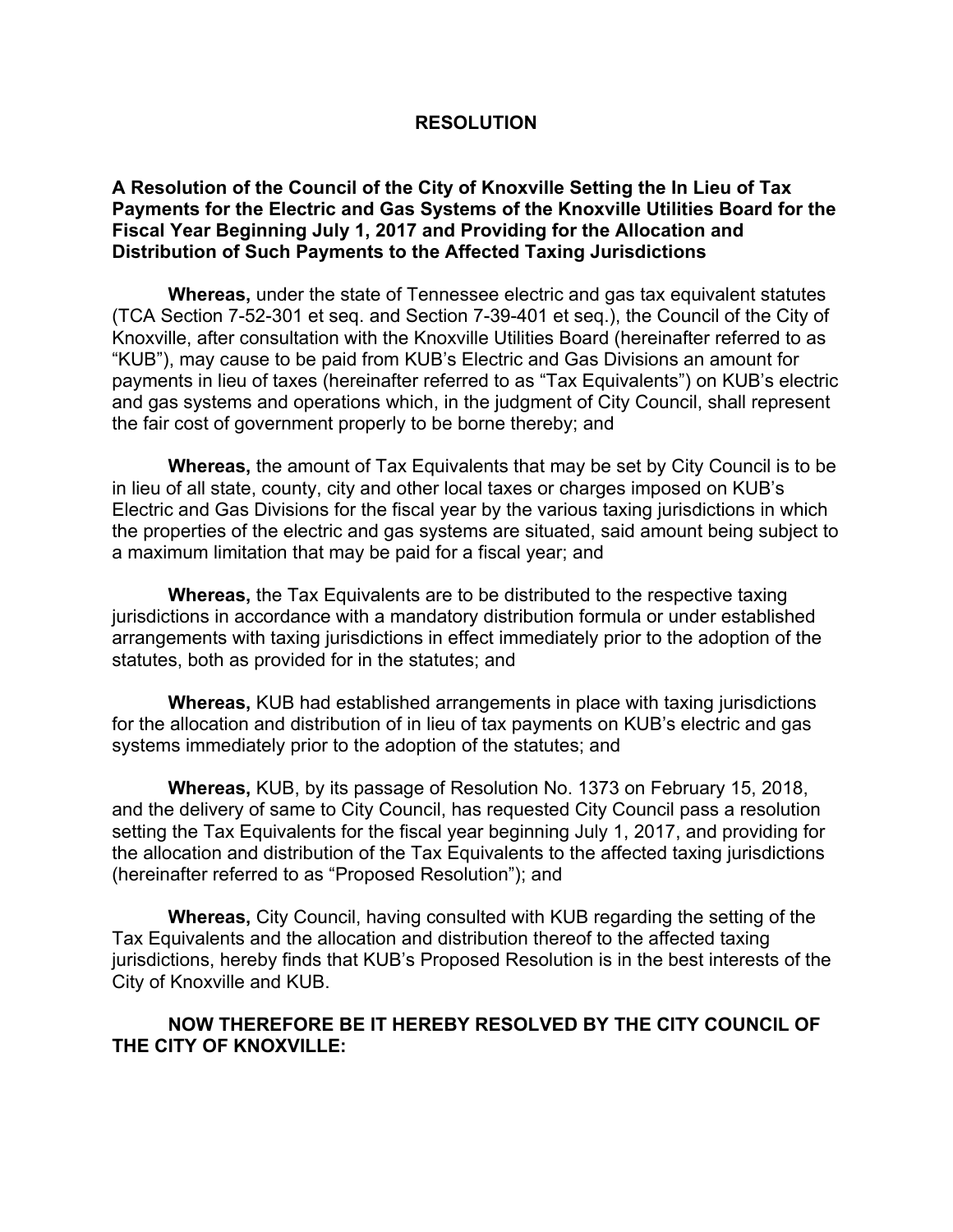**Section 1.** That pursuant to T.C.A. Sections 7-52-301 et seq. and Sections 7- 39-401 et seq., the Council of the City of Knoxville hereby sets the Tax Equivalents for KUB's electric and gas systems for the fiscal year beginning July 1, 2017, at a total of \$22,402,263, representing \$15,542,951 in electric Tax Equivalents and \$6,859,312 in gas Tax Equivalents, said amounts being the maximum amount of Tax Equivalents that may be paid from KUB's Electric and Gas Divisions under law.

**Section 2.** That the aforesaid Tax Equivalents be distributed in accordance with law to the following taxing jurisdictions in the amounts specified below:

|                        | Electric<br><b>Tax Equivalents</b> | Gas<br><b>Tax Equivalents</b> | Total<br><b>Tax Equivalents</b> |
|------------------------|------------------------------------|-------------------------------|---------------------------------|
| City of Knoxville      | \$7,947,289                        | \$3,674,591                   | \$11,621,880                    |
| <b>Knox County</b>     | 6,707,728                          | 3,180,327                     | 9,888,055                       |
| <b>Union County</b>    | 350,536                            |                               | 350,536                         |
| <b>Sevier County</b>   | 343,139                            |                               | 343,139                         |
| <b>Grainger County</b> | 136,007                            |                               | 136,007                         |
| Jefferson County       | 37,929                             |                               | 37,929                          |
| <b>Blount County</b>   | 12,528                             |                               | 12,528                          |
| <b>Anderson County</b> | 7,795                              | 2,798                         | 10,593                          |
| <b>Loudon County</b>   |                                    | 1,596                         | 1,596                           |
| Total                  | \$15,542,951                       | \$6,859,312                   | \$22,402,263                    |

**Section 3.** That the statutory obligation for City Council to consult with the supervisory body (KUB) was satisfied by the delivery of KUB Resolution No. 1373 to City Council.

 **Section 4.** That KUB be and hereby is authorized and directed to aforesaid amounts of Tax Equivalents to the respective taxing jurisdictions specified above; provided, however, that the amount of such Tax Equivalents to be paid to any taxing jurisdiction shall be appropriately reduced by the aggregate amount of any qualified state, county, city and other local taxes or charges imposed for such fiscal year by or for the benefit of such taxing jurisdiction, said reduction being required by law.

**Section 5.** That this resolution shall take effect immediately upon its passage, the public welfare requiring it, and a certified copy hereof shall be delivered to the President and Chief Executive Officer of KUB as formal evidence of this Council's action in connection therewith.

 $\overline{\phantom{a}}$  , which is a set of the contract of the contract of the contract of the contract of the contract of the contract of the contract of the contract of the contract of the contract of the contract of the contract

where the contract of the contract of the Mayor Mayor (1990) and the contract of the Mayor (1990) and the contract of the contract of the contract of the contract of the contract of the contract of the contract of the cont

City Recorder

 $\mathcal{L}_\text{max}$  , where  $\mathcal{L}_\text{max}$  and  $\mathcal{L}_\text{max}$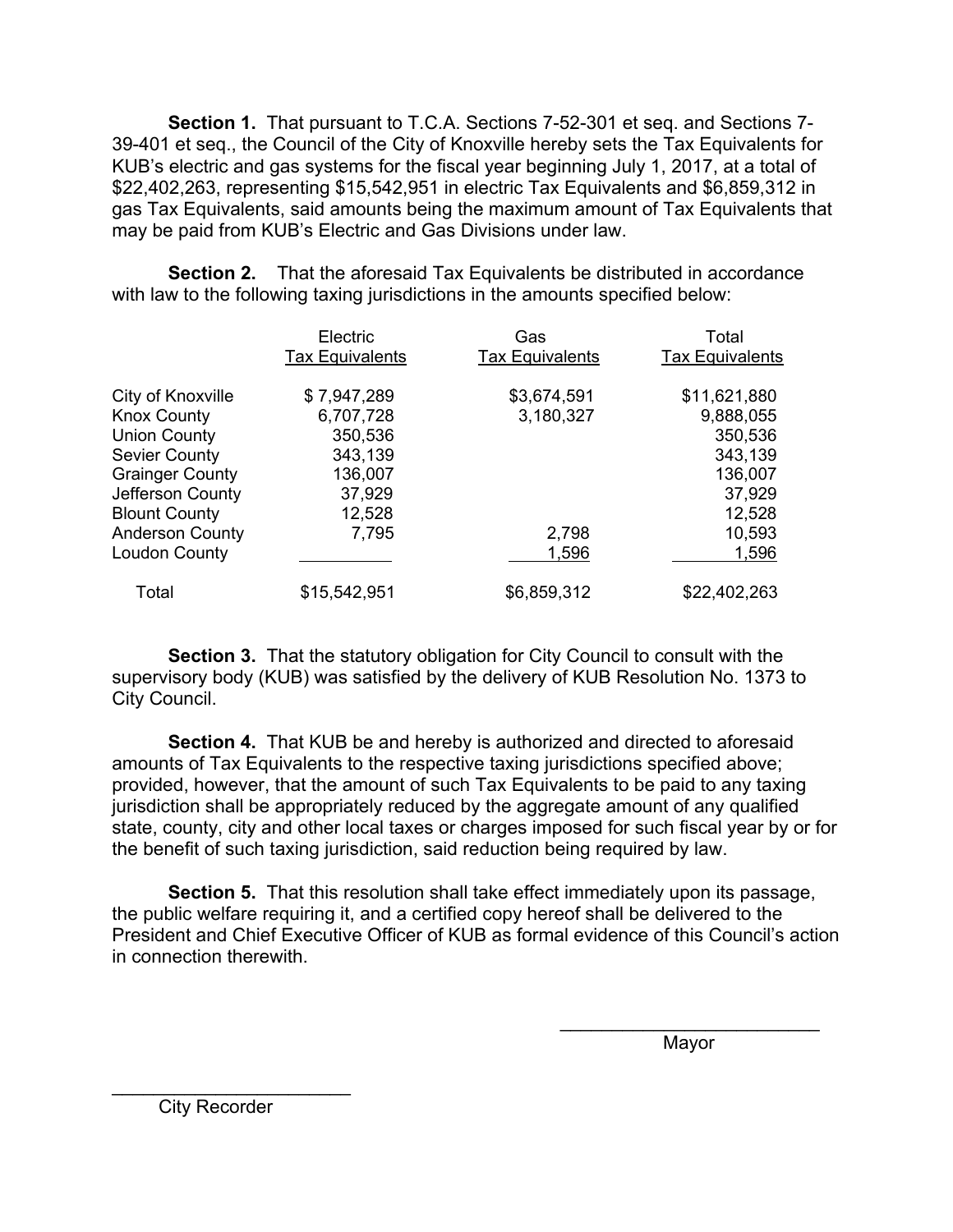### **Knoxville Utilities Board Board Meeting Minutes Thursday, January 18, 2018, Noon**

## **Call to Order**

The Knoxville Utilities Board met in regular session in the Larry A. Fleming Board Room at 445 S. Gay Street, on Thursday, January 18, 2018, pursuant to the public notice published in the January 6, 2018, edition of the *News Sentinel*. Chair Herbert called the meeting to order at 12:00 p.m.

Chair Herbert recognized Commissioner-elect Adrienne Simpson-Brown and her husband, Charles Brown.

Chair Herbert also welcomed the seven KUB Leadership Development Program employees and the program facilitator attending the Board Meeting today and asked them to introduce themselves.

### **Roll Call**

Commissioners Present: Jerry Askew, Kathy Hamilton, Celeste Herbert, Tyvi Small and John Worden

Commissioners Absent: Sara Pinnell

### **Approval of Minutes**

The Minutes of the December 14, 2017, Board Meeting were approved as distributed upon a motion by Commissioner Askew and seconded by Commissioner Small.

### **Old Business**

None

#### **New Business**

### **Oath of Office for Adrienne Simpson-Brown**

Chair Herbert welcomed Adrienne Simpson-Brown and asked Bill Coley, the Board's General Counsel, to administer the Oath of Office to Ms. Simpson-Brown.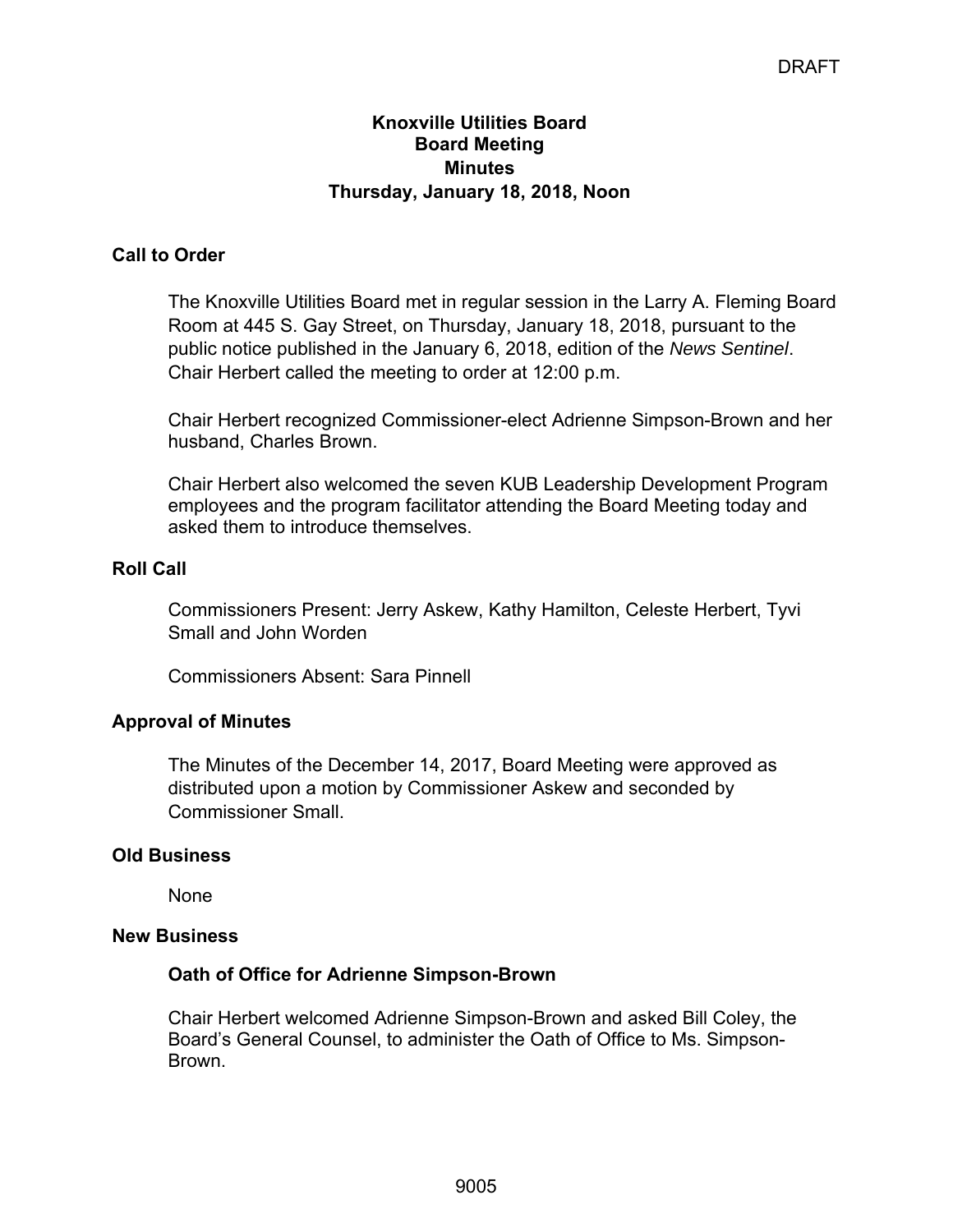#### January 18, 2018

## **Election of 2018 Officers**

Mr. Coley stated that the Nominating Committee met on December 14, 2017, and recommended the following slate of officers for 2018: Celeste Herbert, Chair; Jerry Askew, Vice Chair; and Senior Vice President and CFO Mark Walker as Board Secretary. He asked for other nominations and received none.

Commissioner Hamilton moved to elect the proposed slate of officers, seconded by Commissioner Small. The motion was unanimously adopted on a voice vote.

#### **President's Report**

### **Annual Disclosures**

President Roach recognized Elba Marshall, Director of Corporate Services, to review the annual conflict of interest disclosure process for the Board.

#### **Corporate Strategy and Initiatives Update**

President Roach recognized Derwin Hagood, Senior Vice President of Operations, to provide an update on KUB's strategic initiatives, which help to ensure KUB is preparing for the future.

#### **Incident Command**

President Roach reminded Commissioners that KUB regularly responds to unplanned events that affect its utility systems. When events are beyond the routine, the Incident Command System is used to organize an effective response. Ms. Roach recognized John Gresham, Vice President of Operations, to brief the Board on KUB's use of this system.

#### **Cold Weather Event Update**

President Roach advised Commissioners, that in the first week of 2018, Knoxville experienced extremely cold temperatures. Ms. Roach recognized Jamie Davis, Manager of Underground Construction, who provided information on system and customer impacts, and the response by KUB employees to water main breaks.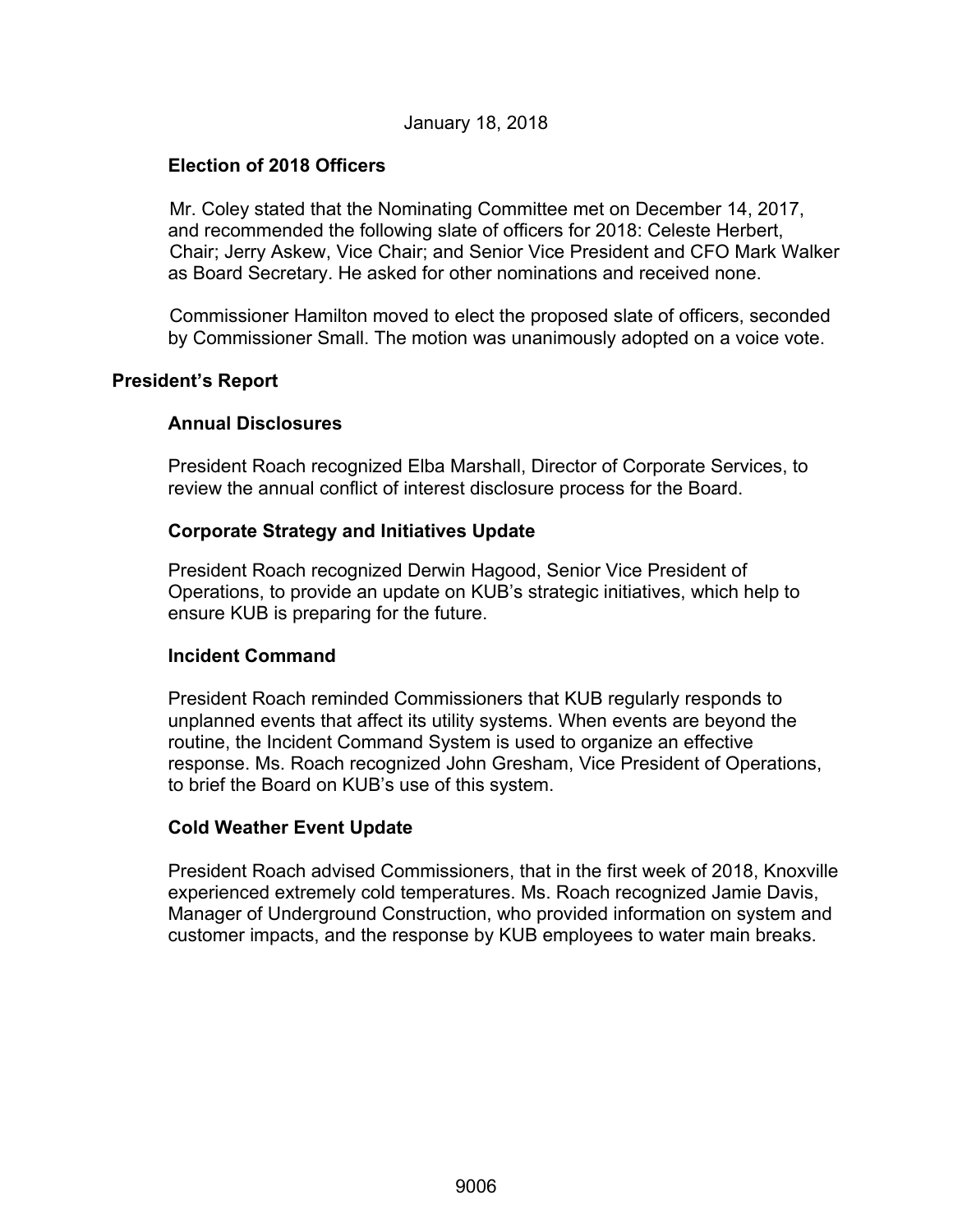January 18, 2018

## **Engineering Building Update**

President Roach reminded Commissioners they were provided an update last year about plans to construct a new Engineering Building at the Hoskins Campus. Ms. Roach recognized John Williams, Director and Assistant to the Senior Vice President and Chief Engineer, to provide an update on this project.

#### **Other Business**

None

### **Public Comment**

Stephen Smith – 5443 Yosemite Trail – Knoxville, TN 37909

## **Adjournment**

 $\overline{a}$ 

There being nothing further to come before the Board, Chair Herbert declared the meeting adjourned at 1:00 p.m.

Celeste Herbert, Chair

Mark Walker, Board Secretary